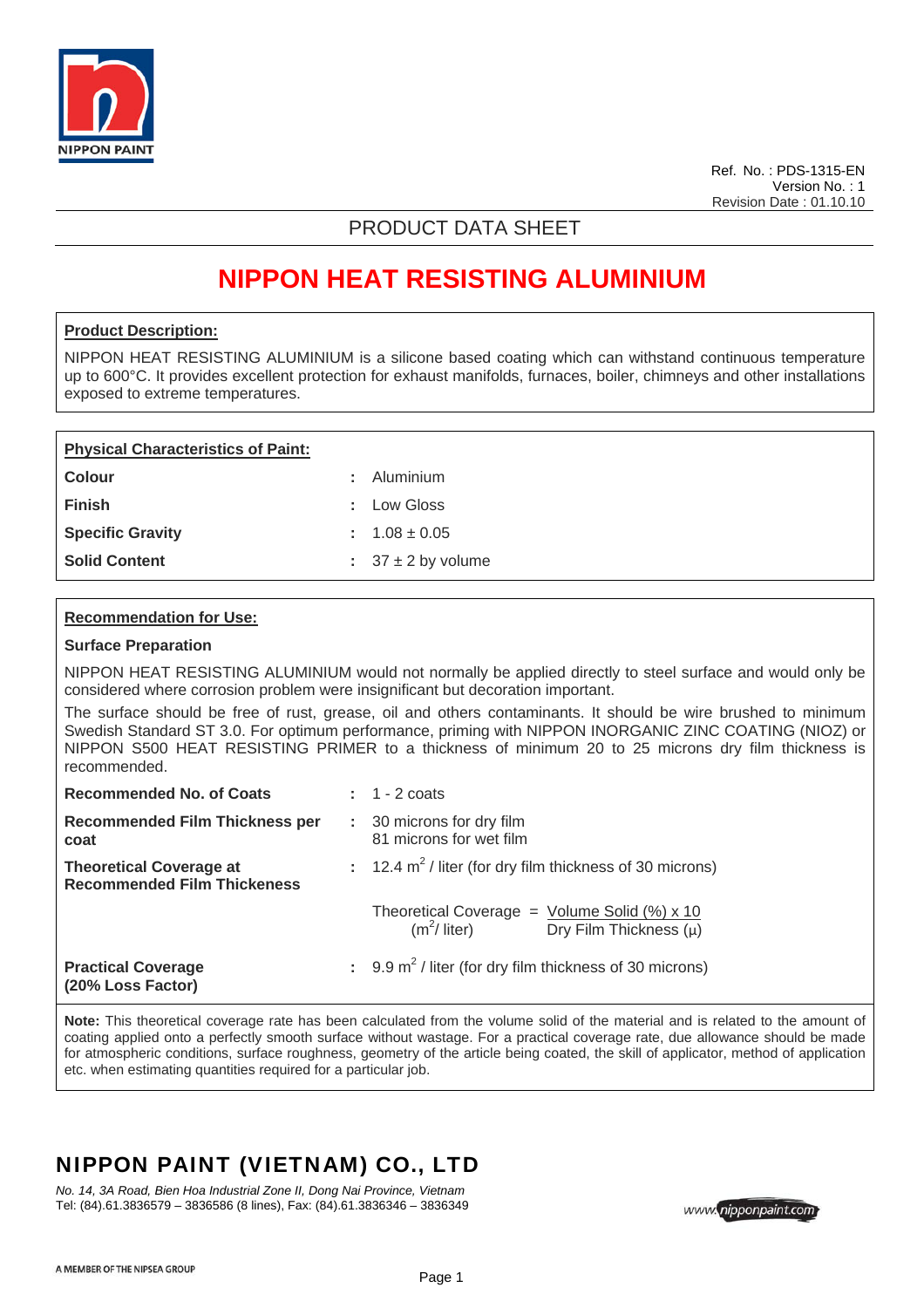## **NIPPON HEAT RESISTING ALUMINIUM**

| <b>Application Data:</b><br><b>Application Methods</b> |                     | Brush, roller, compressed air spray                                     |                                           |
|--------------------------------------------------------|---------------------|-------------------------------------------------------------------------|-------------------------------------------|
| <b>Guiding Data for Spray</b>                          | ٠<br>$\blacksquare$ | Delivery Pressure (kg/cm <sup>2</sup> )<br>Tip size at $60^\circ$ angle | <u>Air</u><br>$3 - 4$<br>$1.3 \text{ mm}$ |
| <b>Thinning</b>                                        | ÷.                  | Roller & Brush<br>Air Spray                                             | 10% maximum<br>20% maximum                |

| <b>Thinner</b>          | NIPPON HEAT RESISTING THINNER |
|-------------------------|-------------------------------|
| <b>Cleaning Solvent</b> | NIPPON HEAT RESISTING THINNER |

**Note:** All equipment should be cleaned IMMEDIATELY with Thinner after use. For thinning, substitute thinners other than those approved or supplied by Nippon Paint may adversely affect the product performance and void product warranty whether expressed or implied.

| Drying Time at 25°C to 30°C:  |                            |
|-------------------------------|----------------------------|
| Dry to touch                  | $: 30$ minutes             |
| Dry to overcoat               | Minimum 2 hours            |
| Curing time at 200°C to 240°C | : Approximately 30 minutes |
|                               |                            |

| <b>Standard Packing</b> | tters i |  |
|-------------------------|---------|--|
|                         |         |  |

#### **Environmental Conditions during Application:**

- 1. Do not apply when the relative humidity exceeds 85%. The temperature of the substrate to be painted must be 3°C higher than the dew point.
- 2. Do not apply at temperature below 7°C. If not, drying and overcoating time will be considerably extended.
- 3. During application of the paint, naked flame, welding operations and smoking should not be allowed and good ventilation is necessary.

### **Safety, Health and Environmental Information:**

- 1. Flammable Liquid. Do not expose to heat, sparks or open flame.
- 2. Skin Contact: May cause moderate skin irritation. Avoid prolong contact with skin. Use solvent resistant glove. To remove splashes of paint from skin, use soap and water.
- 3. Inhalation: Respiratory irritation. Only used in well ventilated areas. Do not breathe vapor or spray paint. Respirator with organic vapor cartridges recommended.
- 4. Eye Contact: Cause severe eye irritation and blurred vision. Safety glasses / goggles with side shields recommended. In case of contact with eyes, rinse immediately with plenty of water and seek medical advice.
- 5. Ingestion: Harmful if swallowed. Keep away from drinks, food and out of reach of children. If swallowed, seek
- medical advice immediately and show the container or label.

## NIPPON PAINT (VIETNAM) CO., LTD

*No. 14, 3A Road, Bien Hoa Industrial Zone II, Dong Nai Province, Vietnam*  Tel: (84).61.3836579 – 3836586 (8 lines), Fax: (84).61.3836346 – 3836349